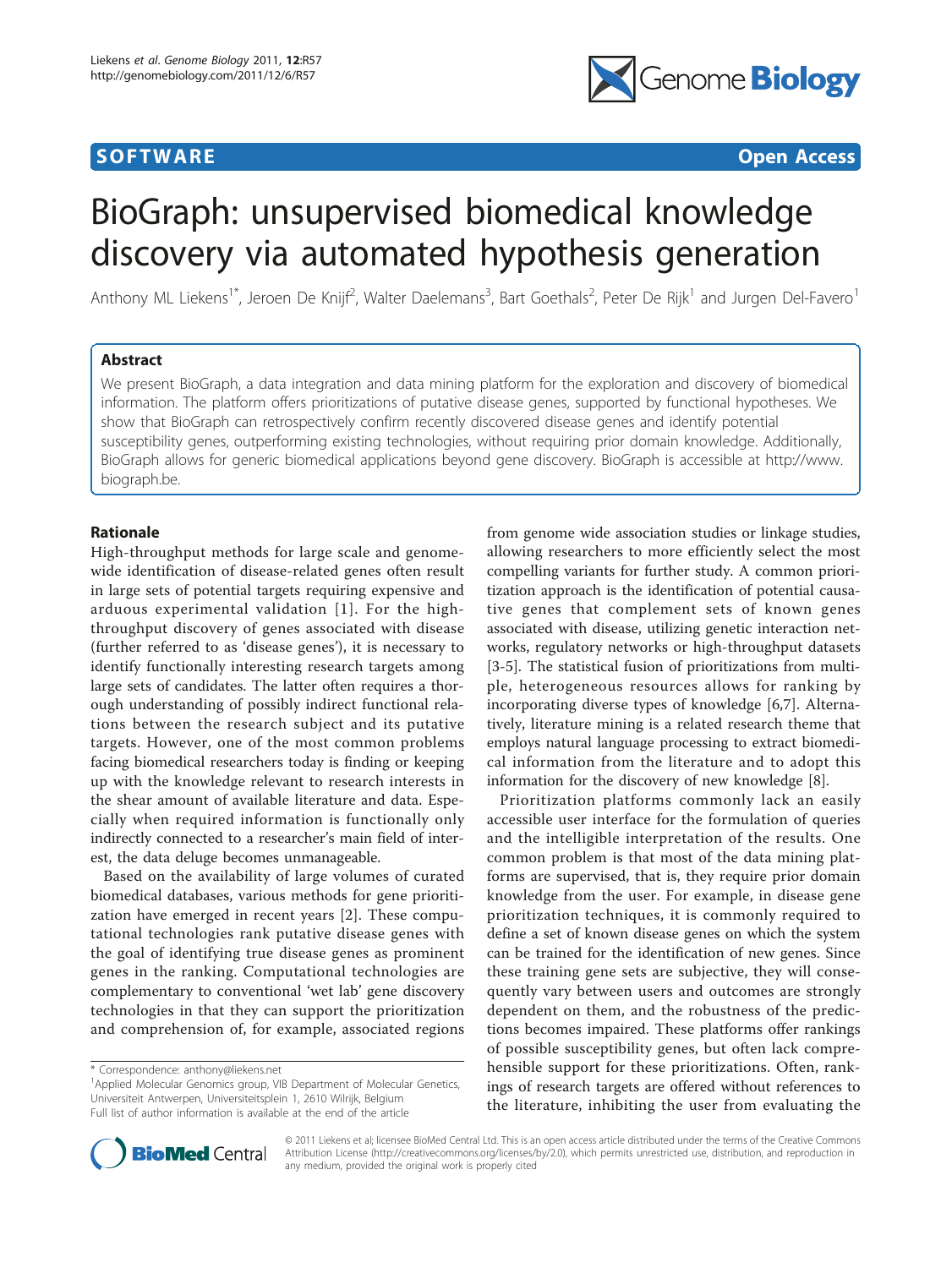rationale behind the predictions. Still, platforms that offer rationale and incentives for researching functional support are mostly limited to a specific domain of interactions. A common paradigm, for example, is to adopt protein or gene interaction networks for the construction of functional hypotheses, which excludes alternative functional explanations in support of the predictions. Here, we propose BioGraph, a user-friendly computational platform that strives to overcome such deficiencies by applying novel data mining techniques on integrated databases of diverse types of biomedical knowledge.

Summarized, BioGraph provides an online resource and data mining method for the automated inference of functional hypotheses between biomedical entities. Assessment of these hypotheses can consequently be used for the ranking of targets in the context of a research domain, such as a disease. BioGraph's resource is a knowledge base that integrates many biomedical databases into a common network of heterogeneous relations. These databases are selected based on their practices of manual curation by experts, guaranteeing that the integrated knowledge is accurate and valid. Our methodology generates a map of relations linking biomedical research subjects to potential targets, such as diseases, genes, ontology annotations, pathways, and so on, and offers literature support for these putative functional hypotheses. Assessment of these hypotheses' plausibility and specificity to source and targets allows for

various applications in the identification of promising research targets. Here, we focus on the genome-wide identification of susceptibility genes for heritable disorders. The overall framework of BioGraph's methodology is schematically represented in Figure 1.

## Methods and principles

## Integration of heterogeneous knowledge sources

BioGraph is based on the data integration of 21 publicly available curated databases containing biomedical relations (Table [1;](#page-2-0) Additional materials and methods in Additional file [1](#page-10-0)) between heterogeneous biomedical entities such as genes, diseases, compounds, pathways, ontology terms, protein domains, disease and gene families, and microRNAs.

The integrated databases were selected based on their quality of relations with respect to curation methods and peer-reviewed references to the literature. Curated database producers employ domain experts to read and extract proven knowledge from the peer-reviewed scientific literature. Such processes of indexing, albeit timeconsuming, ensure that the collected knowledge is accurate and complete, allowing for the successive establishment of new relations, for example, with BioGraph or related prioritization algorithms. We did not integrate databases constructed from high-throughput experiments with statistical or computational inferences where no manual curation of the indexed relations was performed. Such databases may include information of



Figure 1 Schematic representation of the data integration and data mining methodology. (a) Public databases with heterogeneous biomedical relations are integrated into a common network. (b) Illustratively, genes (green circles), diseases (red boxes) and protein domains (blue diamonds) are related through gene-disease associations, gene-gene interactions and gene-domain annotations and integrated into a unified graph. (c) The a priori accessibility of each concept is computed by performing stochastic random walks to detect highly connected hubs in the network (area of a node scales with its rank score). (d) The a posteriori rank of each concept with respect to a source concept, in this case disease A, is computed by performing random walks with restarts in the source. (e) The posterior probabilities are adjusted using the prior probabilities to score the importance of each concept, specific to the source target (area of node scales with log of rank score). Genes (green circles) are ranked according to this score, gene 1 being most specific to disease A and gene 8 least specific.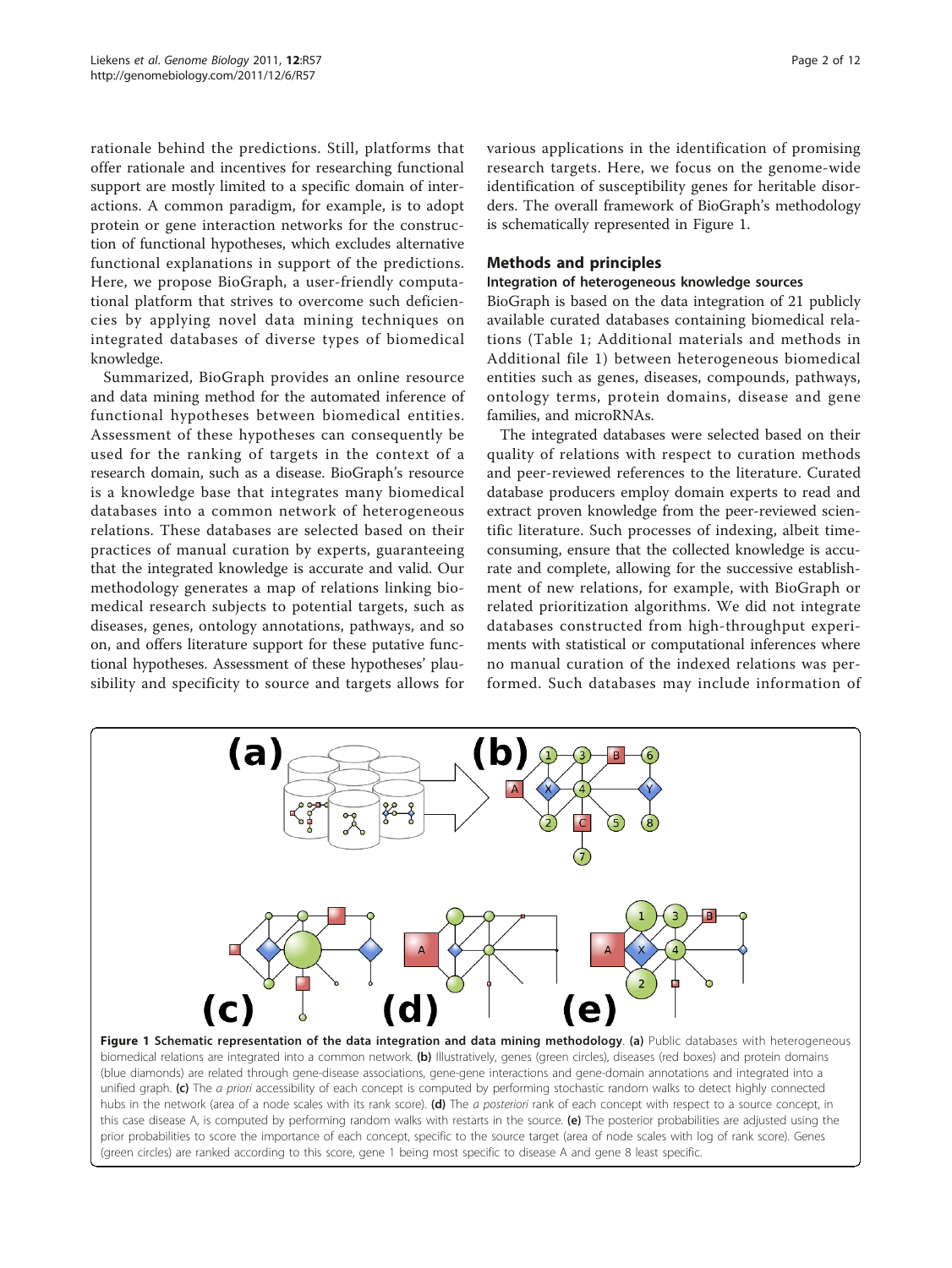#### <span id="page-2-0"></span>Table 1 Integrated databases

| <b>Database</b>           | Concept 1                                         | Relation          | Concept 2                        | Literature<br>references | Number of<br>relations |
|---------------------------|---------------------------------------------------|-------------------|----------------------------------|--------------------------|------------------------|
| BioGRID [25]              | Gene/protein                                      | PPI               | Gene/protein                     | Yes                      | 29,566                 |
| CTD [26]                  | Compound                                          | Association       | Gene/protein                     | Yes                      | 62,336                 |
|                           | Compound                                          | Association       | <b>Disease</b>                   | Yes                      | 5,438                  |
|                           | Gene/protein                                      | Association       | <b>Disease</b>                   | Yes                      | 8,123                  |
| DIP [27]                  | Gene/protein                                      | PPI               | Gene/protein                     | Yes                      | 1,524                  |
| GOA [28]                  | Gene/protein                                      | Annotation        | Gene Ontology term               | <b>No</b>                | 26,949                 |
| <b>HPRD [29]</b>          | Gene/protein                                      | PPI               | Gene/protein                     | Yes                      | 149,036                |
| IntAct [30]               | Gene/protein                                      | PPI               | Gene/protein                     | Yes                      | 37,258                 |
| InterPro [31]             | Gene/protein                                      | Contains          | Protein domain/repeat/<br>region | No                       | 26,652                 |
|                           | Gene/protein                                      | Is member of      | Gene family                      | <b>No</b>                | 22,988                 |
|                           | Gene/gene family/protein domain/<br>repeat/region | Annotation        | Gene Ontology term               | No                       | 18,446                 |
| <b>KEGG [32]</b>          | Gene/protein                                      | Is part of        | Pathway                          | <b>No</b>                | 14,100                 |
|                           | Gene/protein                                      | Has<br>metabolite | Compound                         | No                       | 19,073                 |
| MeSH [33]                 | Disease                                           | Belongs to        | Disease (family)                 | No                       | 21,282                 |
| <b>MINT [34]</b>          | Gene/protein                                      | PPI               | Gene/protein                     | Yes                      | 11,389                 |
| miR2Disease [35]          | MicroRNA                                          | Targets           | Gene                             | Yes                      | 2,615                  |
|                           | MicroRNA                                          | Association       | <b>Disease</b>                   | Yes                      | 344                    |
| NetworKIN [36]            | Gene/protein                                      | Phosphorylates    | Gene/protein                     | <b>No</b>                | 2,811                  |
| OMIM Morbid Map<br>$[11]$ | Gene/protein                                      | Association       | <b>Disease</b>                   | Yes                      | 6,199                  |
| <b>OMIM [11]</b>          | Disease                                           | Is related to     | Disease                          | Yes                      | 2,467                  |
| TarBase [37]              | MicroRNA                                          | Targets           | Gene                             | <b>No</b>                | 858                    |

Overview of the 21 publicly available curated databases used to create BioGraph's heterogeneous knowledge base. Specific concept types were extracted from the various databases and integrated into a central graph. Note that these represent relations selected for Homo sapiens only. OMIM's disease-disease relations have been added after the data freeze of March 2010. CTD, Comparative Toxicogenomics Database; DIP, Database of Interacting Proteins; GOA, Gene Ontology Annotations; HPRD, Human Protein Reference Database; KEGG, Kyoto Encyclopedia of Genes and Genomes; MeSH, Medical Subject Headings; MINT, Molecular Interactions Database; OMIM, Online Mendelian Inheritance in Man; PPI, protein-protein interaction.

lower quality and consequently impair the predictive quality of consecutive data mining. We provide an assessment of each database's quality in the Results section.

The integrated databases in BioGraph consist of three types. (1) Curated databases (for example, Online Mendelian Inheritance in Man (OMIM) and various proteinprotein interaction databases) constructed by manual extraction of published, peer-reviewed information about a specific type of information, guaranteeing the quality of the relations in these databases. (2) Curated ontology databases (for example, Gene Ontology (GO) and Medical Subject Headings) using hierarchical classifications of subjects. (3) Curated annotation databases (for example, GO Annotations (GOA) and Kyoto Encyclopedia of Genes and Genomes (KEGG) pathway database) that relate biomedical entities or concepts to ontology terms.

With regard to the integration of diverse databases with diverse identifiers for the concepts, each concept is provided with a distinct accession number, based on the Unified Medical Language System (UMLS) [[9](#page-10-0)], to

guarantee each concept's uniqueness. It should be noted that some of the integrated concepts (especially micro-RNAs and pathways) are underrepresented in UMLS. In these cases, we have extended the index of UMLS identifiers by these concepts' originating identifiers (for example, by adopting miRBase and KEGG pathway accession numbers). Relations between concepts are extracted from the knowledge resources, represented in a common format, annotated with semantic relation types (denoting the meaning of the relations, for example, 'protein interaction' or 'disease drug') and references to supporting literature, as provided by the integrated databases. All relations in the network are equally weighed independent of their support in the databases or the literature. We have experimented with weighing relations differently, dependent on the quality of the resource database, semantic type or references in the literature, but have not noticed a significant effect of such weights on test benchmarks, as discussed later. To sanitize the resulting network for the subsequent data mining algorithms, disconnected concepts from the largest connected network are removed and dangling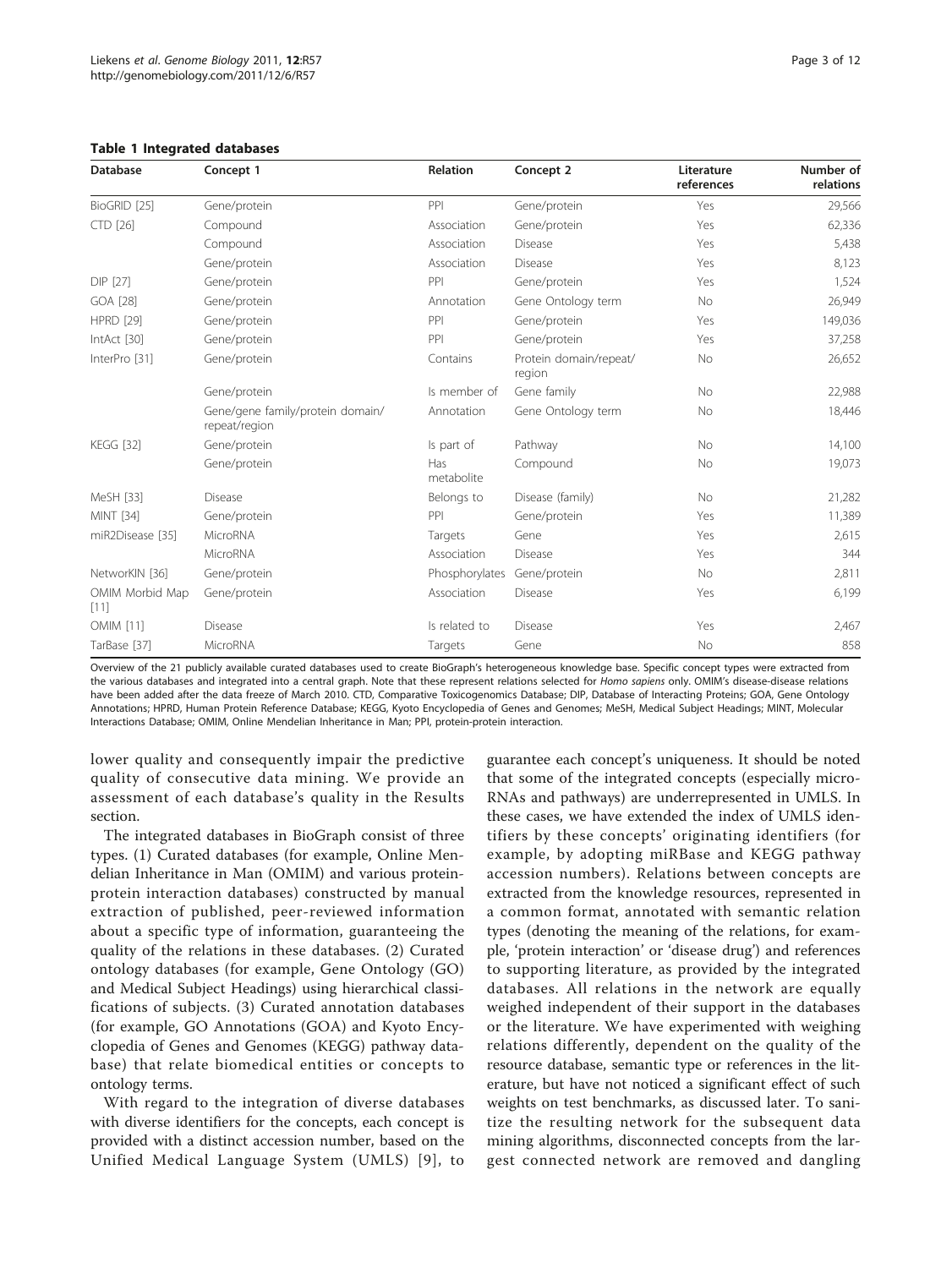concepts (that is, concepts connected to only one other concept) are pruned. As a result, the integrated network comprises 54,567 biomedical entities representing unique biomedical concepts and 425,353 unique relations among these entities, supported by 244,258 references to 52,866 items from the biomedical literature. The integrated network is frequently updated with updates of its dependent resources and the list of integrated databases may be appended with additional resources.

## Prioritization principle

Provided with the integrated network, one can intuitively conjecture that nearby concepts in the integrated network are related. Indeed, since functionally related concepts are connected in the graph, we may assume that concepts that are close but only indirectly related in the network may also be functionally related in the real world. However, empirical analysis of the network shows that most of the concepts in the network are interconnected in only a few steps. This indicates that the network shows so-called small-world properties. Indeed, there is a considerable abundance of highly connected nodes. For example, interactions of proteins with water and ATP compounds or functional annotations such as the location of a protein in membranes or protein binding are prevalent. These unspecific hubs serve as ubiquitous connections mediating short path lengths between functionally unrelated concepts. This characteristic of the network prevents successful prioritization using simple shortest path methods. Still, our prioritization technique relies on the detection of nearby concepts in the network with respect to a source concept, but we correct the ranking of concepts for their global accessibility in the network.

We provide a short technical summary of the methods here, but refer the interested user to the full implementation details in the Additional materials and methods in Additional file [1](#page-10-0). We utilize stochastic random walks (trajectories on the network that consist of taking successive steps from one entity to a random related entity) on the knowledge network to measure the a priori importance or accessibility of concepts in a graph. This technique determines the global centrality of concepts in our integrated network. For this purpose, we compute the limit distribution that yields the probability of visiting the concepts when performing an infinite random walk on the integrated network. Google's PageRank algorithm [[10\]](#page-10-0) adopts a similar link analysis algorithm to rank web pages by their relative importance. Network hubs (top ranked concepts with a high prior probability) are generic and unspecific target concepts in the network (Additional Table [1](#page-2-0) in Additional file [1\)](#page-10-0). These hubs indicate important concepts for diverse biomedical

processes, but should be avoided when trying to find relevant and non-obvious links between seemingly unrelated concepts.

For computing the vicinity of targets to a source concept in similarity to the prior probabilities, we compute the limit distribution of a stochastic model of random walks with restarts in the source concept (with probability 0.25 at each step). As such, we compute the a posteriori accessibility of each concept from the source concept, measuring the probability of visiting each target concept from the source disease, pathway, and so on. Concepts are scored by their posterior probability, divided by the square root of their respective prior probabilities and ranked with respect to this resulting score. In practice, for a gene prioritization query, a user of the web application provides a 'research subject' (for example, a disease, but also a pathway, a GO annotation or a gene may represent a research subject) and a list of 'research targets' (for example, putative genes or compounds) that need to be ranked in relation to the research subject. Our algorithm then assesses and ranks the relations between the source concept and each of the target concepts as above. Since any type of concept can be provided as the subject or target of a prioritization, our method does not require prior domain knowledge from the user, that is, there is no need to define a gene set of known disease-causing genes for the identification of related genes, which results in a more reproducible and robust user experience.

## Automated generation of functional hypotheses

The method of performing random walks to determine the accessibility of target concepts implicitly generates ensembles of indirect paths between source and target concepts, which may serve as functional hypotheses for highly ranking targets. We can heuristically determine highly probable simple paths, that is, paths that do not contain cycles, of the random walk that starts in the source concept and ends in the target concept by adopting backtracking (Figure [2](#page-4-0)). The backtracking heuristic incrementally builds partial candidate paths, starting from the target to the source, while abandoning least likely paths along the way, leading to valid and specific paths that offer incentives for further functional research. A detailed description of the heuristic is available in the Additional materials and methods in Additional file [1](#page-10-0).

The resulting set of paths is presented to the user as a network with putative hypotheses linking the source to the target. Each directed edge represents a supporting relation among intermediate concepts, with annotated semantic meanings and literature references intelligibly supporting the relation for evaluation by the user. In cases where the target is highly ranked, specific and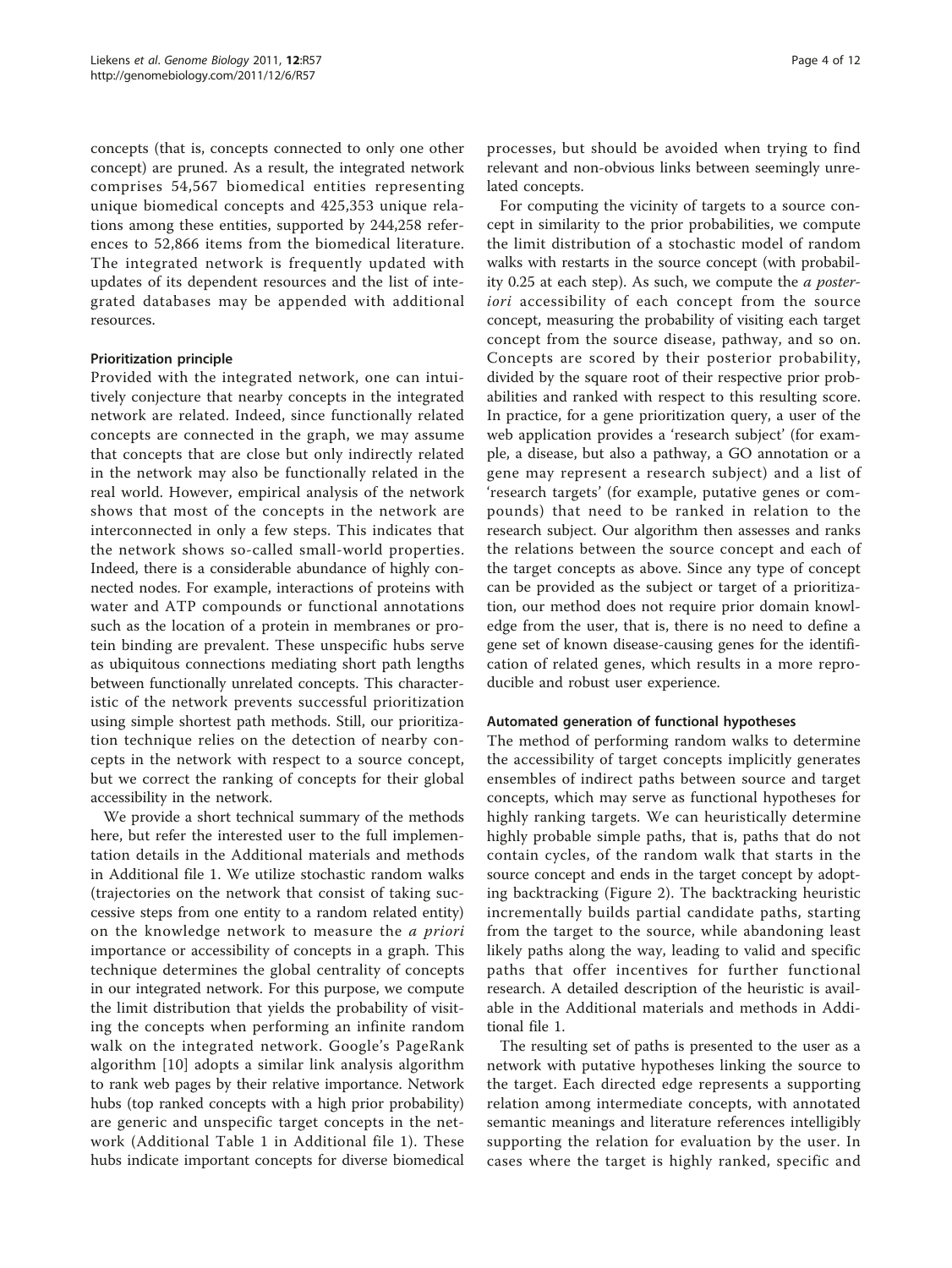<span id="page-4-0"></span>

relevant connections and concepts are included in the constructed hypotheses. If the functional hypotheses linking concepts is limited to visiting general hub concepts, this is usually a sign that the linked source and target concepts can be considered unrelated, reflected by a bad ranking score.

## Results

In order to assess the quality of BioGraph in prioritizing interesting research targets, we study its application in the identification of genes known to be associated with disease. Test sets of proven disease-related genes were selected from the OMIM Morbid Map database and Comparative Toxicogenomics Database (CTD). OMIM Morbid Map contains several thousand diseases and disease genes with a proven underlying molecular basis, manually selected and indexed from the peer-reviewed medical literature by experts [[11\]](#page-10-0). Similar to the curation process for OMIM Morbid Map, the CTD employs professional biocurators who read and manually curate the literature to derive proven relations among genotypes and phenotypes, ensuring that the indexed data are valid and accurate.

We have adopted the BioGraph framework to prioritize all human genes in the context of diseases selected from these databases and evaluate the positions of the diseases' proven susceptibility genes in this ranking. We then compute sensitivity and specificity values and observe the area under the receiver operator characteristic (ROC) curve (AUC) as the standard performance measure for analyzing the quality of prioritizations or classifications [[12](#page-10-0)]. A perfect ranking algorithm that manages to put the true disease genes at the top would score 100% on such a test, where random rankings score 50%. Provided with a reliable and valid AUC measure, it can be interpreted as the probability that when we randomly pick one positive and one negative example, the prioritization algorithm will assign a higher rank to the positive example than to the negative. An algorithm that scores well on this assessment is thus likely to identify disease-associated genes as high-ranking genes and vice versa.

## Disease-gene prioritization benchmark

As a first application, we analyzed the performance of our platform in prioritizing known disease genes among all genes in our integrated knowledge base. For testing a known disease-gene association, we first removed the link between the disease and its susceptibility gene from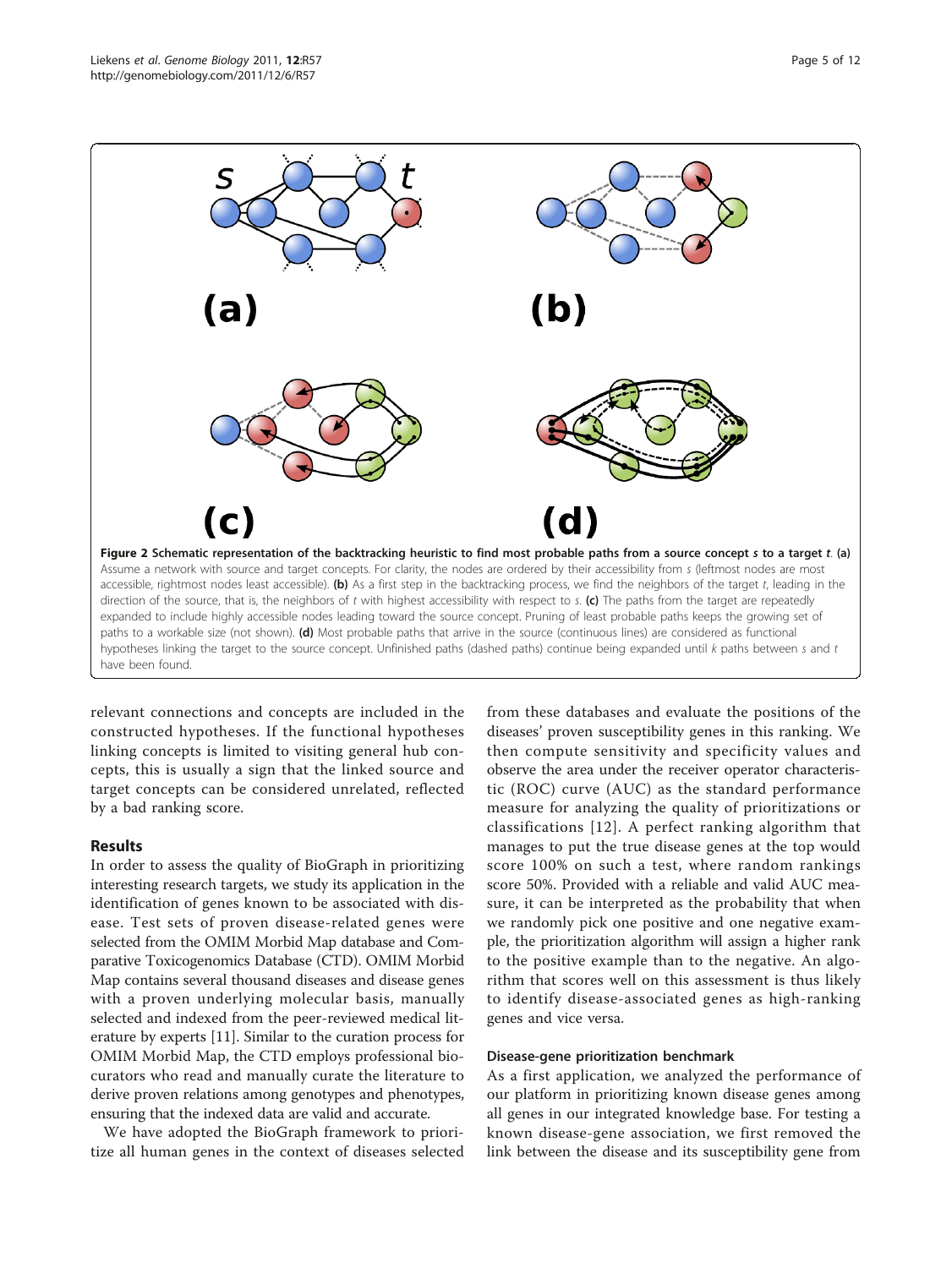the knowledge base. We then ranked all genes in the network in relation to the disease and evaluated the ranking of the test gene. If the test genes ranked high, BioGraph allows retrieval of these genes as valid disease genes based on integrated information linking the disease to its susceptibility gene. For this test, we adopted published benchmarks and compared our prediction performance to that of Endeavour.

Endeavour is a related and mature technology for gene prioritization [[6\]](#page-10-0), which adopts a data fusion method to build statistical models of known disease-causing genes with respect to various data sets. Using order statistics, genes are prioritized by measuring the matching quality of test genes to these training profiles.

We have computed the performance of BioGraph's prioritization method for the disease-gene prioritization benchmark initially published to evaluate the performance of Endeavour. This benchmark consists of 627 genes known to cause 29 diseases, selected from the OMIM database, of which 609 disease genes are present in our integrated knowledge base [[6\]](#page-10-0).

Benchmarking a disease gene with BioGraph requires that each disease gene is evaluated by first removing the direct relations between the gene and the disease from the integrated network to ensure that the relation to be prioritized is not already in the network. Moreover, variants of the disease (for example, subtypes or syndromes that have the disease as one of its symptoms) are also disconnected from the disease gene. In order to identify these related diseases, we have selected the diseases for which at least one of its UMLS synonyms has the original disease's name as its substring. For example, we identify Charcot-Marie-Tooth disease, type 4C as a related disease to Charcot-Marie-Tooth or Alport's disease as related to Deafness, since a synonym of Alport's disease is Nephritis with nerve deafness. This method provides an objective interpretation of the benchmark by guaranteeing that no prior direct information can be exploited by our prioritization algorithm. Subsequently, for the prioritization of a disease gene, we perform a ranking of the integrated network's 16,912 known human genes with respect to the disease concept.

For benchmarking Endeavour, each disease-gene relation was tested by removing the gene from the disease's known gene set, by training Endeavour on the remaining disease genes and by ranking the gene among a set of 99 random test genes. For both platforms, we adopt the AUC for analyzing the quality of these prioritizations.

The mean AUC for BioGraph's prioritization of disease genes among all human genes is 92.92%, where the reported AUC for Endeavour in prioritizing disease genes among 99 random genes is 86.6% [\[6](#page-10-0)]. Additional Table [2](#page-6-0) in Additional file [1](#page-10-0) lists the AUC scores for the

prioritization results per disease. Of the 609 disease genes in the benchmark, 181 prioritizations (29.72%) are ranked in the top 1% of the test set of all genes and 449 (73.73%) are ranked in the top 10%. In other words, in an experimental application where a causative gene is among a set of 99 random genes, BioGraph is consequently expected to rank the defecting gene as the top gene in 29.72% of the cases and in the top 10 with prob-

ability 73.73%.

The benchmark indicates that our prioritization approach yields a considerable improvement over mature technologies. There are two noteworthy differences in the experimental benchmarking design. Our platform does not require a training set of known disease-causing genes since it will implicitly base prioritizations on integrated disease-gene associations in addition to other heterogeneous types of integrated knowledge of the disease. This has a major advantage for the user since no prior knowledge of the disease is required. Secondly, our platform provides a ranking of the disease gene in relation to all known genes, where Endeavour ranks disease genes among a random set of 99 non-disease genes.

As a quality control of the integrated databases, we have assessed the effect of each database on the benchmarking results by leaving out one database at a time and by assessing the prioritization algorithm on the Endeavour benchmark. This experiment showed that none of the included databases significantly harms the overall prediction capabilities. Conversely, it should be noted that some databases (most specifically CTD genedisease, GOA and Medical Subject Headings) are essential for successful prioritization, since leaving out these databases has a significantly negative impact on the benchmarks. More information on these quality checks is available in the Additional materials and methods in Additional file [1](#page-10-0).

## Ranking recently discovered disease genes

In the above benchmark tests, well-known disease genes are expected to rank high. Indeed, important susceptibility genes usually become the subject of intensive research efforts. Consequently, a literature and database bias may exist toward indirect evidence linking a gene to a disease in the integrated databases. Since BioGraph is capable of using this indirect evidence, the literature bias of important disease genes may strengthen the predictive power of our algorithm. To remove this bias, we can more objectively evaluate the platform by ranking recently discovered disease-gene relations that are not present in the knowledge base.

Provided with the integrated network for which the resource datasets were frozen in March 2010, we identified all recently curated additions of human disease-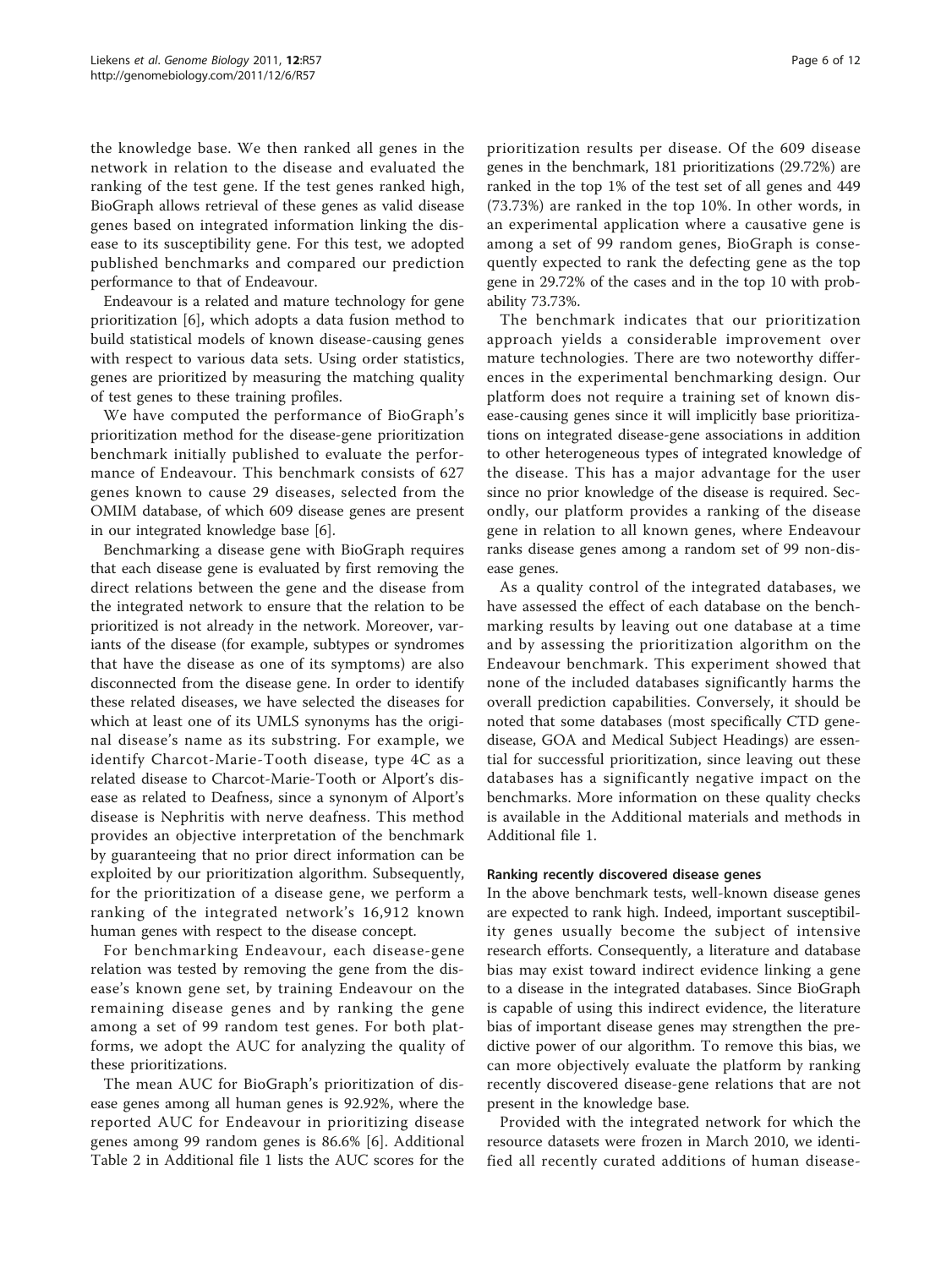<span id="page-6-0"></span>Table 2 Top inferred genes for schizophrenia

| Number Gene    |                    | <b>Prioritization hypothesis</b>                                                                                                           | SZ association studies                                                                   |
|----------------|--------------------|--------------------------------------------------------------------------------------------------------------------------------------------|------------------------------------------------------------------------------------------|
|                | PRL                | Affected by the antipsychotics aripiprazole and risperidone, neuroactive<br>ligand-receptor interaction, associated with autistic disorder | No association studies. Associated with autistic<br>disorder [16]                        |
| 2              | ARID4B             | Target of mir-20b                                                                                                                          | No association studies                                                                   |
| 3              | HTR <sub>1</sub> A | Related to HTR2A                                                                                                                           | Positive association [19]                                                                |
| $\overline{4}$ | DRD <sub>2</sub>   | Related to DRD3                                                                                                                            | Positive association [20]                                                                |
| 5              | DNMT3B             | Target of mir-29*, related to COMT, folic acid                                                                                             | Positive association [21]                                                                |
| 6              | DNMT3A             | Target of mir-29*, related to COMT, folic acid                                                                                             | No association studies                                                                   |
| 7              | FSTL1              | Target of mir-206                                                                                                                          | No association studies                                                                   |
| 8              | SYN3               | Related to SYN2                                                                                                                            | No association found [23]                                                                |
| 9              | MYI IP             | Target of mir-20b, involved in CNS development                                                                                             | No association studies                                                                   |
| 10             | EFEMP2             | Target of mir-346                                                                                                                          | No association studies                                                                   |
| 11             | <b>UTRN</b>        | Interacts with DISC1, target of mir-206                                                                                                    | No association studies                                                                   |
| 12             | <b>OMG</b>         | Myelin sheet, interacts with RTN4R, axonogenesis                                                                                           | Weak positive association [22]. Putatively<br>associated with mental retardation [38]    |
| 13             | <b>BACE1</b>       | Target of mir-29*, Alzheimer's disease                                                                                                     | No association studies. Schizophrenia-like<br>phenotypes in BACE1-null mice [39]         |
| 14             | HIPK3              | Target of mir-20b                                                                                                                          | No association studies                                                                   |
| 15             | TAC1               | Target of mir-206, axonal and synaptic transmission                                                                                        | No association studies. Down-regulated in<br>psychosis [40]                              |
| 16             | ATXN1              | Interacts with 7NF804A and AKT1                                                                                                            | Positive association [18]                                                                |
| 17             | SYN1               | Related to SYN2                                                                                                                            | No association studies. Associated with epilepsy<br>$[41]$                               |
| 18             | RTN4IP1            | Interacts with RTN4R, neurite growth                                                                                                       | No association studies                                                                   |
| 19             | CDKN1A             | Interacts with AKT1, target of mir-20b                                                                                                     | No association studies                                                                   |
| 20             | LINGO1             | Interacts with RTN4R, axonogenesis, CNS development                                                                                        | No association studies. Associated with essential<br>tremor and Parkinson's disease [42] |

BioGraph top inferred genes for schizophrenia that are not known as direct relations in the integrated network. Prioritizations are based on a data freeze of September 2009 to retrospectively verify predictions in more recent literature. CNS, central nervous system.

gene relations from the July 2010 releases of the OMIM Morbid Map (15 new disease genes) and CTD (830 direct, non-inferred relations) that are not present as direct relations in the knowledge base from March 2010. This yielded 845 recent disease-gene relations for which the ranks in the disease's genome-wide prioritization have been determined based on the integrated network of March 2010.

Figure 3 shows the ROC curve of the combined results, with AUC 86.14%. Of the 845 curated disease genes, 189 prioritizations (22.73%) are ranked in the top 1% of the test set consisting of all genes for its corresponding disease and 524 (62.01%) are ranked in the top 10%. The median rank of a disease gene is in the top 6.04%.

## Applications

The above benchmarks demonstrate that BioGraph is capable of retrospectively finding or confirming existing disease genes, indicating that we can adopt the method to predict putative susceptibility genes for heritable diseases. Feasible applications of the framework are the identification of functionally interesting genes from sets of candidate genes - for example, in the identification of

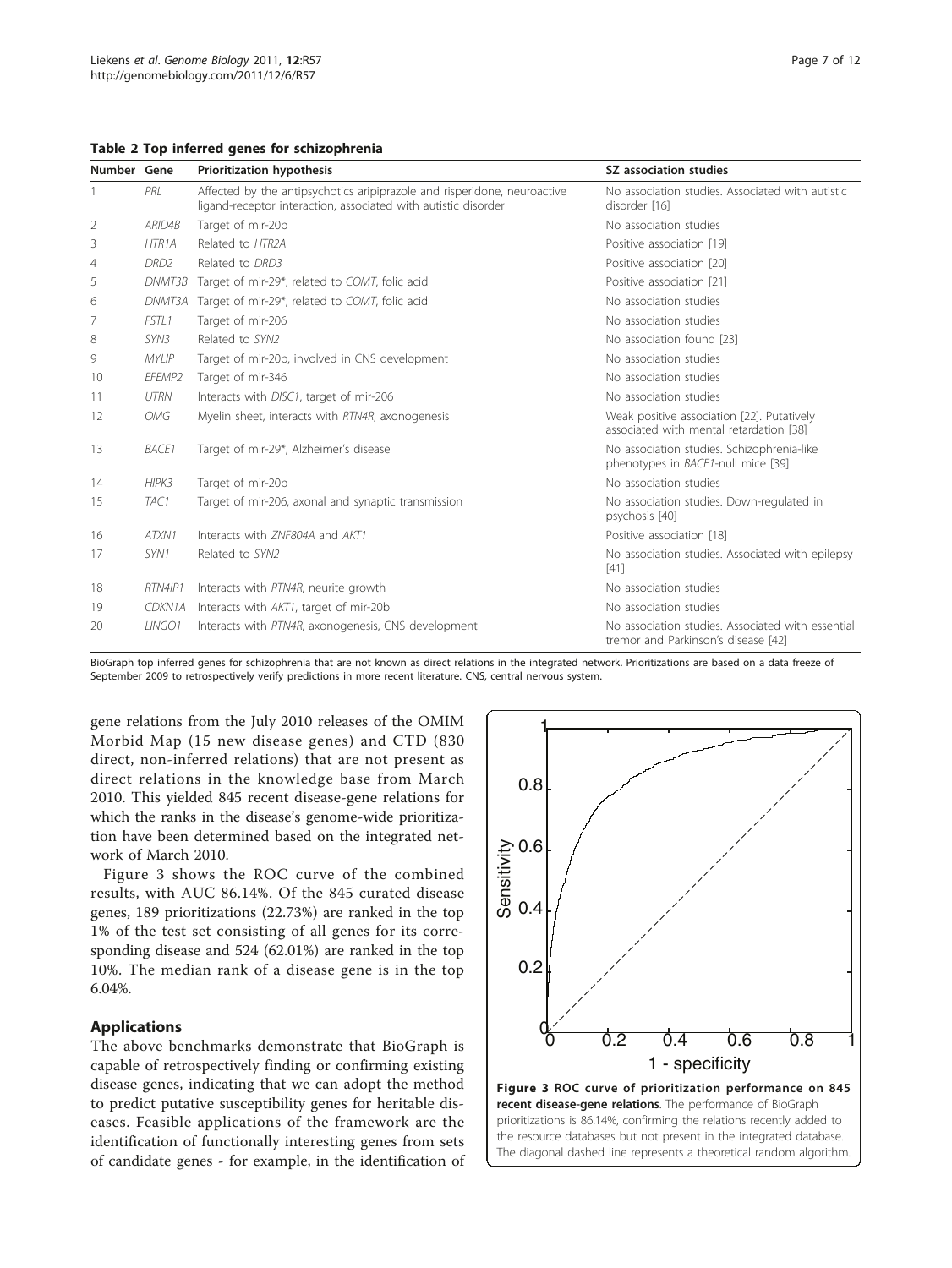promising genes in linked regions, copy number variation regions or for the identification of genes through genome-wide association or expression studies.

Additionally, the automated construction of hypotheses is of interest to explore genetic/genomic findings in peer-reviewed functional support. Collecting functional support for newly discovered disease-gene associations is not always obvious, especially when the functional evidence is indirect and spans several fields of interest. With the advent of high-throughput methodologies and torrents of published material to substantiate these findings, detecting relevant information has become a laborious process where computational techniques, such as those presented here, allow for these processes to be automated.

Beyond applications in genetics and genomics, the framework can similarly be adopted to prioritize or to determine functional support for biomedical relations other than disease-gene associations - for example, in linking drug compounds, annotation terms, pathways, and so on - making the framework a very versatile tool in the discovery of diverse types of biomedical knowledge. In one feasible application, BioGraph can be adopted to determine functional interactions between drug compounds and for the in silico exploration of drug-drug interactions or the prioritization of identifying compounds in screening pipelines. Another example application is the computational inference of clinical biomarkers related to pathways, biochemical functions or disease processes, building on the various integrated types of concepts, relations and integrated literature references to detect promising candidates.

## Genome-wide prioritization of genes related to schizophrenia

To illustrate possible applications of the framework, we have employed the platform to predict candidate genes for schizophrenia (SZ) and substantiate the top predictions with support adopting the automatically generated functional hypotheses.

SZ is a common neuropsychiatric genetic disorder with approximately 1% prevalence and with 64% heritability. It is characterized by a constellation of symptoms, including hallucinations and delusions, and symptoms such as severely inappropriate emotional responses, disordered thinking and concentration, erratic behavior, as well as social and occupational deterioration [[13,14\]](#page-10-0).

The newly identified genes are indirectly inferred from the integrated knowledge, but not directly associated in our gene-disease resource databases. The predictions in this section are based on a dataset freeze of the integrated databases from September 2009. This data freeze allows us to test if the predicted genes have been

observed in genetic studies since the data freeze. Table [2](#page-6-0) shows the top 20 inferred BioGraph genes with respect to the SZ concept, as designated by its UMLS accession ID [UMLS:C0036341], and a short summary

of the hypotheses of their relatedness with SZ by our

platform. PRL, the top inferred gene that is not a known disease-causing gene for SZ, encodes the prolactin hormone, of which the most commonly known function is to stimulate lactogenesis. Prolactin's relation to SZ is important, especially due to the effects of dopamine-regulating drugs aripiprazole and risperidone on the expression of prolactin and their adverse hyperprolactinemia-associated side effects [[15\]](#page-10-0) where the secretion of prolactin is regulated by dopamine, following the current dopamine hypothesis of SZ. We did not find published association studies of prolactin with SZ, although an association with autistic spectrum disorder was reported [\[16\]](#page-10-0). Additionally, PRL is located on chromosome 6p22.3, which is linked to SZ through DTNBP1 [[17](#page-10-0)] and ATXN1 [[18\]](#page-10-0). Although no causal associations have been shown between prolactin function and SZ, BioGraph hypothesizes PRL as a likely candidate gene for SZ.

The automatically inferred hypotheses by BioGraph that support the high ranking of PRL for SZ are along the lines of current understandings and are schematically shown in Figure [4.](#page-8-0) The most likely indirect links between SZ and PRL are through the antipsychotic compounds aripiprazole and respiredone, which are both dopamine antagonists affecting the expression of prolactin. This hypothesis also shows that both compounds are adopted as drugs for attention deficit disorder, Asperger syndrome and autistic disorders. Additionally, PRL is associated with autistic disorder, strengthening the importance of it for psychiatric disorders. Additional paths from SZ visit SZ-associated genes and commonalities among these genes with PRL; TAAR6 and PRL are both genes in the neuroactive ligand-receptor interaction pathway; CCL2 and PRL are both regulated by 8 bromo cAMP, a derivative of cyclic AMP; DRD3 and PRL share the GO annotation 'Regulation of multicellular organism growth'. These relations may serve as indicators for determining the putative functional involvement of PRL in the etiology of SZ.

Figure [5](#page-9-0) provides hypothetical evidence for the involvement of the second inferred candidate gene HTR1A (serotonin receptor 1A) with SZ. The main hypothesis is driven by the receptor's interaction with the antipsychotic drugs aripiprazole and chlorprothixene. HTR1A is additionally linked to its paralog HTR2A, a known susceptibility gene for schizophrenia, via GO annotations on serotonin binding activity. Although our integrated disease-gene databases (OMIM Morbid Map and CTD)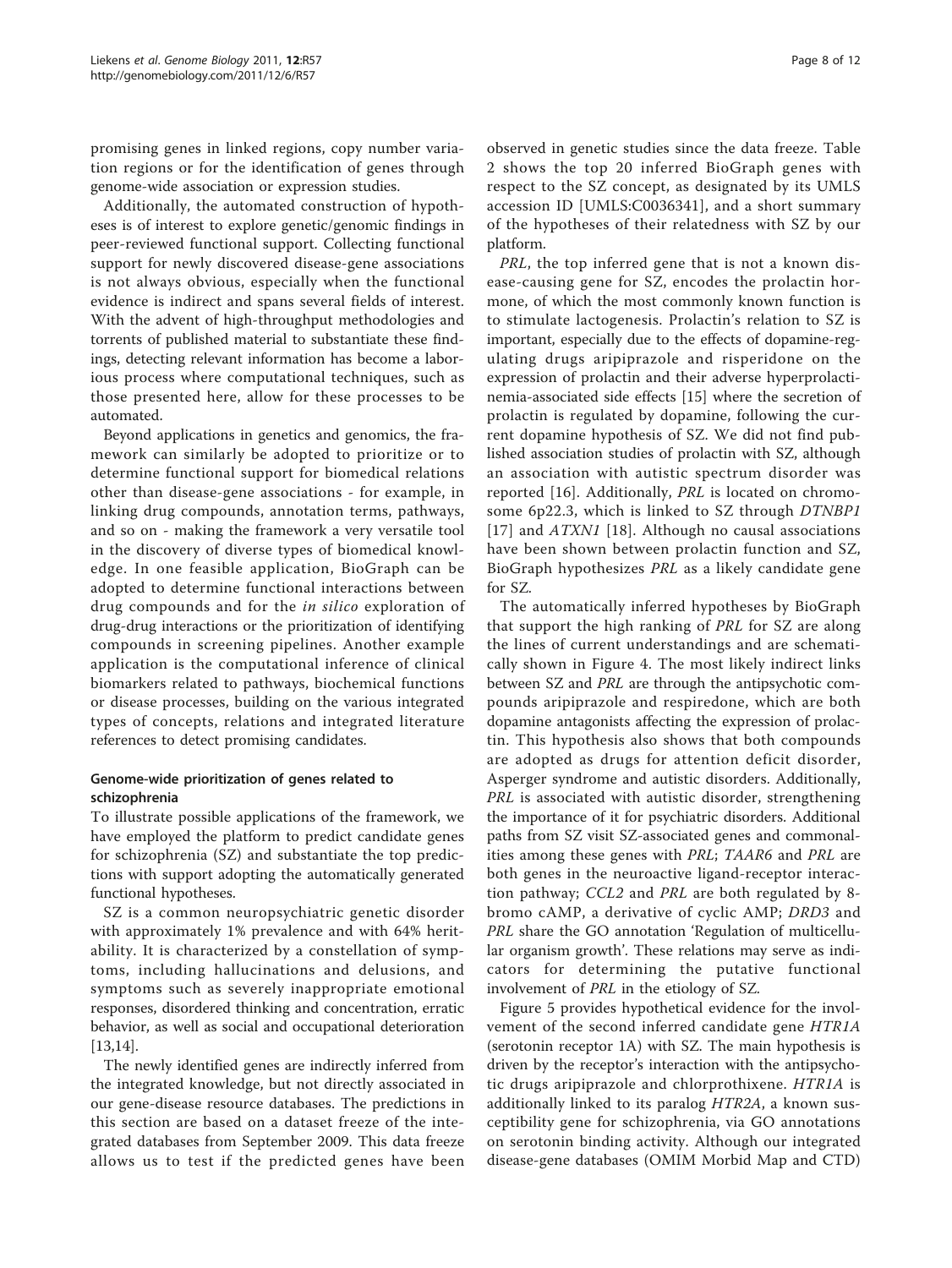<span id="page-8-0"></span>

have not indexed HTR1A as a schizophrenia susceptibility gene, variants in the gene have previously been shown to be associated with schizophrenia and other psychopathologies [[19](#page-10-0)]. This example shows that Bio-Graph is capable of identifying known disease genes, even if these gene-disease associations are not in the integrated resources.

Significant associations with SZ and polymorphisms in 4 of the top 20 ranked genes, namely HTR1A [[19\]](#page-10-0), DRD2 [[20\]](#page-10-0), *DNMT3B* [\[21\]](#page-10-0) and  $ATXNI$  [[18](#page-10-0)], have previously been shown. These known disease-gene relations are not indexed by our integrated databases, but were successfully prioritized by our data mining platform. Most notably, significant association of polymorphisms in DNMT3B with SZ was only reported in October 2009, where the data for our predictions are based on integrated databases from September 2009, demonstrating the usefulness of the currently proposed prioritization technique. Additionally, the highly ranking OMG gene has been shown to be associated with SZ, warranting replication studies for confirmation [[22\]](#page-10-0). SYN3 is the only gene in the top 20 for which several association studies have been performed, but where the findings show no support for SYN3 as a SZ susceptibility gene [\[23](#page-10-0)].

For the remaining 15 of the top 20 genes, we did not find published association studies to support or contradict possible roles of these genes in SZ, although for some genes associations with SZ-like symptoms or related psychiatric and various neurological disorders have been shown, supporting the putative role of these genes in SZ (Table [2](#page-6-0)).

## **Discussion**

We have constructed BioGraph, an integrated network of curated relations from heterogeneous knowledge sources, such as disease-gene-compound associations, protein-protein interactions, GO and pathway annotations, microRNA targets, protein domains, and so on. In order to guarantee the accurateness of the integrated knowledge, the integrated databases were selected based on their curation processes for the indexing of knowledge from the peer-reviewed scientific literature. We show that the automated generation of functional hypotheses in this integrated network of biomedical knowledge allows the successful prioritization and identification of research targets in the context of a research subject. More specifically, we can successfully identify proven disease genes for hereditary diseases as highly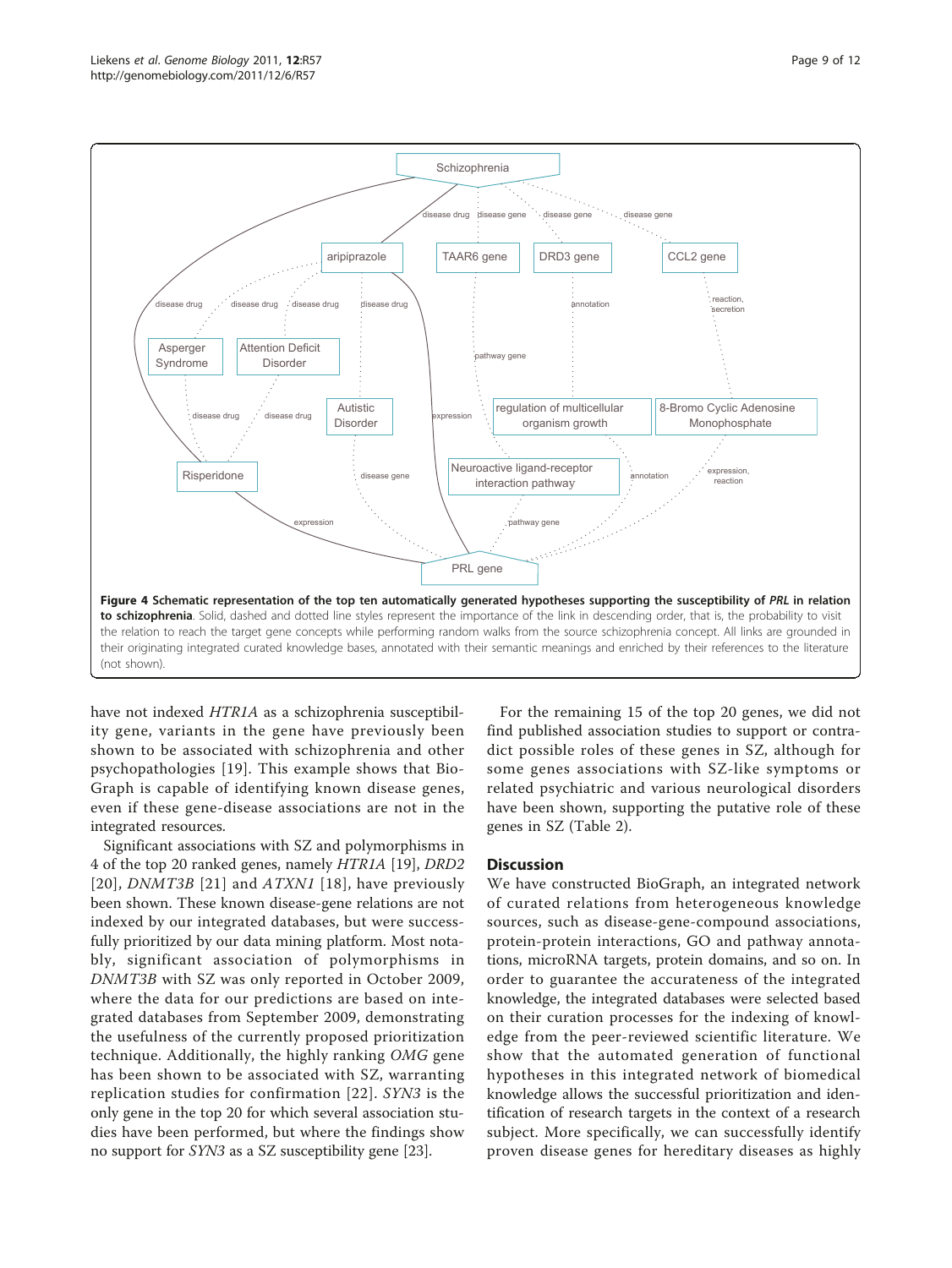<span id="page-9-0"></span>

ranking genes among all human genes in the context of their disease and vice versa. We have shown that ensembles of highly probable walks through this network can be adopted to successfully rank putative relations among non-obvious and indirectly associated concepts, with a focus on adopting these automatically generated hypotheses for the prioritization of possible susceptibility genes of diseases. The prioritization and automated hypothesis generation platform is available as a web service [[24\]](#page-10-0).

BioGraph offers a range of significant improvements over leading prioritization platforms for in silico identification of disease-related genes. Most notably, and in contrast with other methods, our approach is unsupervised and does not require prior domain knowledge from the user. This removes possible user biases and problems with prediction robustness in common supervised machine learning approaches that require, for example, training sets of known disease causing genes to define the subject of an analysis. Furthermore, highly ranked targets are grounded in comprehensible functional hypotheses, consisting of refereed relation paths in support of the prioritization. Since our method is based on the integration of heterogeneous knowledge sources, the generated hypotheses offer richer semantics about inferred biomedical relations compared to related data mining efforts in, for example, gene and protein interaction networks.

Tests on published benchmarks (AUC 92.92%) show that our prioritization method outperforms leading technologies and notable differences in the rankings are supported by comprehensible hypotheses that confidently support the prioritization. In experimental cases where an accountable gene needs to be identified in a set of 100 genes, BioGraph prioritizes the gene among the top 10 genes in 73.73% of the cases. We showed that BioGraph is able to retrospectively confirm recent disease-gene associations to the integrated databases (AUC 86.14%). Additionally, relations that have been confirmed in recent publications were successfully predicted. For example, BioGraph ranked DNMT3B as a top ranking SZ susceptibility gene using integrated data frozen in September 2009 while this association was published in October 2009. Additionally, of the top 20 prioritized inferred genes for schizophrenia, 4 disease genes were not indexed by the integrated resources but are confirmed as true associations by the literature.

Finally, we would like to note that, although the focus of the applications of BioGraph in this paper is in the ranking of disease-gene relations, the presented methodology is generic and applicable in various biological research settings requiring the construction of intelligent and intelligible hypotheses among interrogated concepts. One may use the platform, for example, to identify diseases related to a pathway of interest, or to enrich a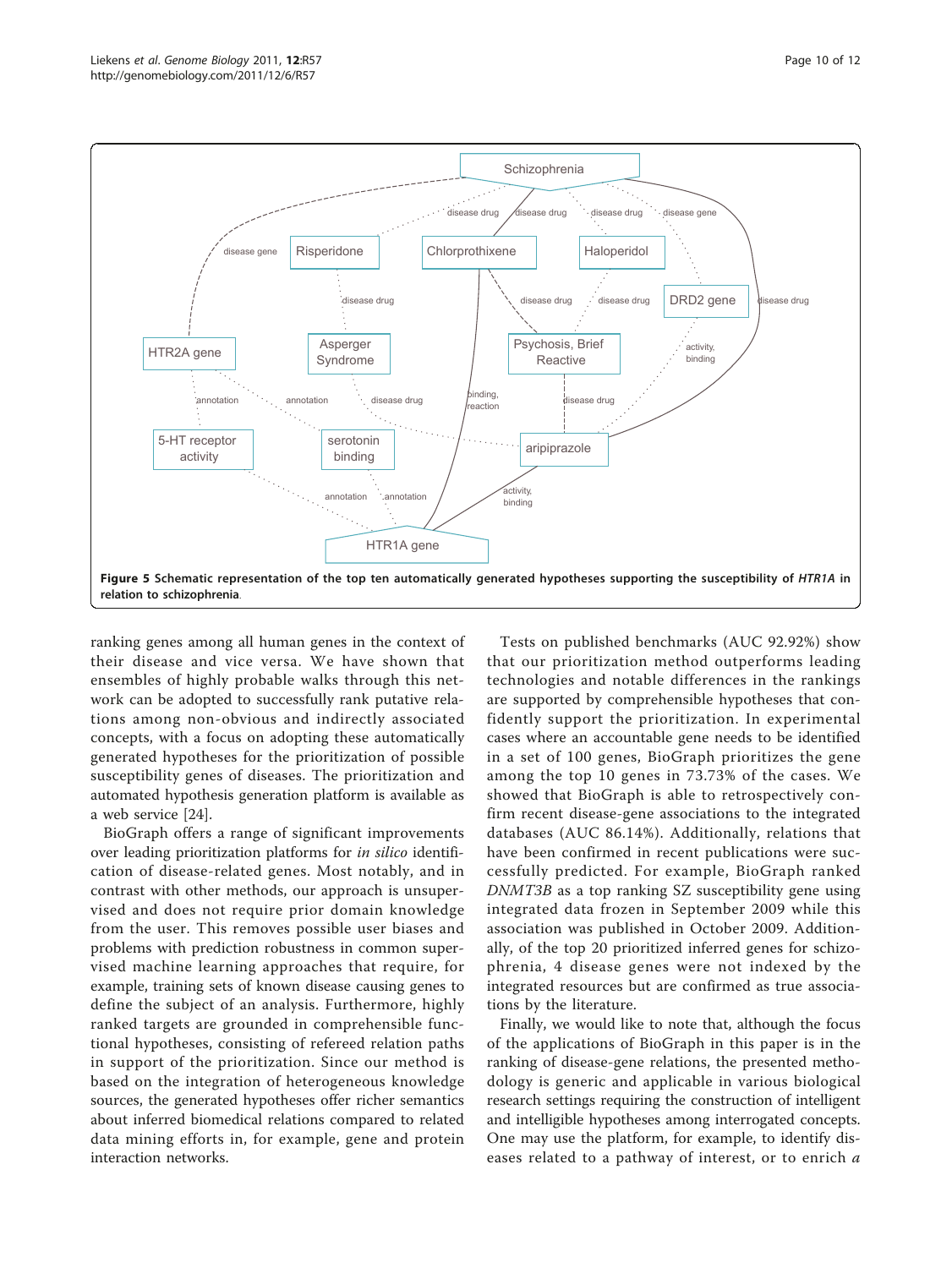<span id="page-10-0"></span>priori defined gene sets to determine related ontology terms, compounds or protein domains.

## Additional material

[Additional file 1: A](http://www.biomedcentral.com/content/supplementary/gb-2011-12-6-r57-S1.DOC)dditional materials and methods and Additional

Tables. Detailed methods describing technicalities of the database integration and algorithms, with the following sections. Knowledge integration: detecting hub nodes by computing a priori probabilities with random walks; computing a posteriori probabilities and ranking relations; backtracking heuristic for the automated generation of functional hypotheses; additional results. Additional Table 1: top 50 hubs or highest ranking concepts of the computation of the *a priori* rank score in the integrated network. Additional Table 2: area under the receiver operator characteristic (ROC) curve (AUC) for the prioritization of disease genes in the Endeavour benchmark. Additional Table 3: effect on the Endeavour benchmark after leaving out each separate database from the data integration process.

#### Abbreviations

AUC: area under the ROC curve; CTD: Comparative Toxicogenomics Database; GO: Gene Ontology; GOA: Gene Ontology Annotations; KEGG: Kyoto Encyclopedia of Genes and Genomes; OMIM: Online Mendelian Inheritance in Man; ROC: receiver operator characteristic; SZ: schizophrenia; UMLS: unified medical language system.

#### Acknowledgements

This work was supported by the GOA project 'BioGraph: Text mining on heterogeneous databases: An application to optimized discovery of disease relevant genetic variants' of the University of Antwerp, Belgium. We wish to thank Leonardo de Almeida Souza and Mojca Stražišar for providing fruitful discussion of the manuscript draft.

#### Author details

<sup>1</sup>Applied Molecular Genomics group, VIB Department of Molecular Genetics, Universiteit Antwerpen, Universiteitsplein 1, 2610 Wilrijk, Belgium. <sup>2</sup>Advanced Database Research and Modelling group, Department of Mathematics and Computer Science, Universiteit Antwerpen, Groenenborgerlaan 171, 2020 Antwerpen, Belgium. <sup>3</sup>Computational Linguistics and Psycholinguistics Research Center, Universiteit Antwerpen, Prinsstraat 13, 2000, Antwerpen, Belgium.

#### Authors' contributions

WD, PDR, JDF and BG conceived the project. AL, JDK and PDR created the BioGraph resource, data miner and hypothesis generator, designed and carried out the performance tests and built the web service. All authors have read and approved the manuscript for publication.

#### Competing interests

The authors declare that they have no competing interests.

Received: 24 January 2011 Revised: 24 March 2011 Accepted: 22 June 2011 Published: 22 June 2011

#### References

- 1. Risch NJ: [Searching for genetic determinants in the new millennium.](http://www.ncbi.nlm.nih.gov/pubmed/10866211?dopt=Abstract) Nature 2000, 405:847-856.
- Yu B: Role of in silico [tools in gene discovery.](http://www.ncbi.nlm.nih.gov/pubmed/19101827?dopt=Abstract) Mol Biotechnol 2009, 41:296-306.
- 3. Vanunu O, Magger O, Ruppin E, Shlomi T, Sharan R: [Associating genes and](http://www.ncbi.nlm.nih.gov/pubmed/20090828?dopt=Abstract) [protein complexes with disease via network propagation.](http://www.ncbi.nlm.nih.gov/pubmed/20090828?dopt=Abstract) PLoS Comput Biol 2010, 6:e1000641.
- 4. Day A, Dong J, Funari VA, Harry B, Strom SP, Cohn DH, Nelson SF: [Disease](http://www.ncbi.nlm.nih.gov/pubmed/20046828?dopt=Abstract) [gene characterization through large-scale co-expression analysis.](http://www.ncbi.nlm.nih.gov/pubmed/20046828?dopt=Abstract) PLoS ONE 2009, 4:e8491.
- 5. Freudenberg J, Propping P: [A similarity-based method for genome-wide](http://www.ncbi.nlm.nih.gov/pubmed/12385992?dopt=Abstract) [prediction of disease-relevant human genes.](http://www.ncbi.nlm.nih.gov/pubmed/12385992?dopt=Abstract) Bioinformatics 2002, 18(Suppl 2):S110-115.
- 6. Aerts S, Lambrechts D, Maity S, Van Loo P, Coessens B, De Smet F, Tranchevent L, De Moor B, Marynen P, Hassan B, Carmeliet P, Moreau Y: [Gene prioritization through genomic data fusion.](http://www.ncbi.nlm.nih.gov/pubmed/16680138?dopt=Abstract) Nat Biotechnol 2006, 24:537-544.
- 7. Li Y, Patra JC: [Integration of multiple data sources to prioritize candidate](http://www.ncbi.nlm.nih.gov/pubmed/20946604?dopt=Abstract) [genes using discounted rating system.](http://www.ncbi.nlm.nih.gov/pubmed/20946604?dopt=Abstract) BMC Bioinformatics 2010, 11(Suppl 1):S20.
- 8. Jensen LJ, Saric J, Bork P: [Literature mining for the biologist: from](http://www.ncbi.nlm.nih.gov/pubmed/16418747?dopt=Abstract) [information retrieval to biological discovery.](http://www.ncbi.nlm.nih.gov/pubmed/16418747?dopt=Abstract) Nat Rev Genet 2006, 7:119-129.
- 9. Bodenreider O: [The Unified Medical Language System \(UMLS\):](http://www.ncbi.nlm.nih.gov/pubmed/14681409?dopt=Abstract) [integrating biomedical terminology.](http://www.ncbi.nlm.nih.gov/pubmed/14681409?dopt=Abstract) Nucleic Acids Res 2004, 32:D267-270.
- 10. Brin S, Page L: The anatomy of a large-scale hypertextual Web search engine. Comput Netw ISDN Syst 1998, 30:107-117.
- 11. Amberger J, Bocchini CA, Scott AF, Hamosh A: [McKusick](http://www.ncbi.nlm.nih.gov/pubmed/18842627?dopt=Abstract)'s Online [Mendelian Inheritance in Man \(OMIM\).](http://www.ncbi.nlm.nih.gov/pubmed/18842627?dopt=Abstract) Nucleic Acids Res 2009, 37: D793-796.
- 12. Zou KH, O'Malley AJ, Mauri L: [Receiver-operating characteristic analysis](http://www.ncbi.nlm.nih.gov/pubmed/17283280?dopt=Abstract) [for evaluating diagnostic tests and predictive models.](http://www.ncbi.nlm.nih.gov/pubmed/17283280?dopt=Abstract) Circulation 2007, 115:654-657.
- 13. Lichtenstein P, Yip BH, Björk C, Pawitan Y, Cannon TD, Sullivan PF, Hultman CM: [Common genetic determinants of schizophrenia and](http://www.ncbi.nlm.nih.gov/pubmed/19150704?dopt=Abstract) [bipolar disorder in Swedish families: a population-based study.](http://www.ncbi.nlm.nih.gov/pubmed/19150704?dopt=Abstract) Lancet 2009, 373:234-239.
- 14. Sebat J, Levy DL, McCarthy SE: [Rare structural variants in schizophrenia:](http://www.ncbi.nlm.nih.gov/pubmed/19883952?dopt=Abstract) one [disorder, multiple mutations; one mutation, multiple disorders.](http://www.ncbi.nlm.nih.gov/pubmed/19883952?dopt=Abstract) Trends Genet 2009, 25:528-535.
- 15. Montejo AL: [Prolactin awareness: an essential consideration for physical](http://www.ncbi.nlm.nih.gov/pubmed/18346598?dopt=Abstract) [health in schizophrenia.](http://www.ncbi.nlm.nih.gov/pubmed/18346598?dopt=Abstract) Eur Neuropsychopharmacol 2008, 18(Suppl 2): S108-114.
- 16. Yrigollen CM, Han SS, Kochetkova A, Babitz T, Chang JT, Volkmar FR, Leckman JF, Grigorenko EL: [Genes controlling affiliative behavior as](http://www.ncbi.nlm.nih.gov/pubmed/18207134?dopt=Abstract) [candidate genes for autism.](http://www.ncbi.nlm.nih.gov/pubmed/18207134?dopt=Abstract) Biol Psychiatry 2008, 63:911-916.
- 17. Straub RE, Jiang Y, MacLean CJ, Ma Y, Webb BT, Myakishev MV, Harris-Kerr C, Wormley B, Sadek H, Kadambi B, Cesare AJ, Gibberman A, Wang X, O'Neill FA, Walsh D, Kendler KS: [Genetic variation in the 6p22.3 gene](http://www.ncbi.nlm.nih.gov/pubmed/12098102?dopt=Abstract) [DTNBP1, the human ortholog of the mouse dysbindin gene, is](http://www.ncbi.nlm.nih.gov/pubmed/12098102?dopt=Abstract) [associated with schizophrenia.](http://www.ncbi.nlm.nih.gov/pubmed/12098102?dopt=Abstract) Am J Hum Genet 2002, 71:337-348.
- 18. Fallin MD, Lasseter VK, Avramopoulos D, Nicodemus KK, Wolyniec PS, McGrath JA, Steel G, Nestadt G, Liang K, Huganir RL, Valle D, Pulver AE: [Bipolar I disorder and schizophrenia: a 440-single-nucleotide](http://www.ncbi.nlm.nih.gov/pubmed/16380905?dopt=Abstract) [polymorphism screen of 64 candidate genes among Ashkenazi Jewish](http://www.ncbi.nlm.nih.gov/pubmed/16380905?dopt=Abstract) [case-parent trios.](http://www.ncbi.nlm.nih.gov/pubmed/16380905?dopt=Abstract) Am J Hum Genet 2005, 77:918-936.
- 19. Huang Y, Battistuzzi C, Oquendo MA, Harkavy-Friedman J, Greenhill L, Zalsman G, Brodsky B, Arango V, Brent DA, Mann JJ: [Human 5-HT1A](http://www.ncbi.nlm.nih.gov/pubmed/15469667?dopt=Abstract) [receptor C\(-1019\)G polymorphism and psychopathology.](http://www.ncbi.nlm.nih.gov/pubmed/15469667?dopt=Abstract) Int J Neuropsychopharmacol 2004, 7:441-451.
- 20. Bertolino A, Blasi G: [The genetics of schizophrenia.](http://www.ncbi.nlm.nih.gov/pubmed/19393294?dopt=Abstract) Neuroscience 2009, 164:288-299.
- 21. Zhang C, Fang Y, Xie B, Cheng W, Du Y, Wang D, Yu S: [DNA](http://www.ncbi.nlm.nih.gov/pubmed/19576953?dopt=Abstract) [methyltransferase 3B gene increases risk of early onset schizophrenia.](http://www.ncbi.nlm.nih.gov/pubmed/19576953?dopt=Abstract) Neurosci Lett 2009, 462:308-311.
- 22. Zai G, King N, Wigg K, Couto J, Wong GWH, Honer WG, Barr CL, Kennedy JL: [Genetic study of the myelin oligodendrocyte glycoprotein](http://www.ncbi.nlm.nih.gov/pubmed/15660663?dopt=Abstract) [\(MOG\) gene in schizophrenia.](http://www.ncbi.nlm.nih.gov/pubmed/15660663?dopt=Abstract) Genes Brain Behav 2005, 4:2-9.
- 23. Chen Q, Che R, Wang X, O'Neill FA, Walsh D, Tang W, Shi Y, He L, Kendler KS, Chen X: [Association and expression study of synapsin III and](http://www.ncbi.nlm.nih.gov/pubmed/19766700?dopt=Abstract) [schizophrenia.](http://www.ncbi.nlm.nih.gov/pubmed/19766700?dopt=Abstract) Neurosci Lett 2009, 465:248-251.
- 24. Biomedical Knowledge Discovery Server. [<http://www.biograph.be>].
- 25. Stark C, Breitkreutz BJ, Reguly T, Boucher L, Breitkreutz A, Tyers M: [BioGRID:](http://www.ncbi.nlm.nih.gov/pubmed/16381927?dopt=Abstract) [a general repository for interaction datasets.](http://www.ncbi.nlm.nih.gov/pubmed/16381927?dopt=Abstract) Nucleic Acids Res 2006, 34: D535.
- 26. Mattingly CJ, Rosenstein MC, Davis AP, Colby GT, Forrest JN, Boyer JL: [The](http://www.ncbi.nlm.nih.gov/pubmed/16675512?dopt=Abstract) [comparative toxicogenomics database: a cross-species resource for](http://www.ncbi.nlm.nih.gov/pubmed/16675512?dopt=Abstract) [building chemical-gene interaction networks.](http://www.ncbi.nlm.nih.gov/pubmed/16675512?dopt=Abstract) Toxicol Sci 2006, 92:587-595.
- 27. Salwinski L, Miller CS, Smith AJ, Pettit FK, Bowie JU, Eisenberg D: [The](http://www.ncbi.nlm.nih.gov/pubmed/14681454?dopt=Abstract) [Database of Interacting Proteins: 2004 update.](http://www.ncbi.nlm.nih.gov/pubmed/14681454?dopt=Abstract) Nucleic Acids Res 2004, 32: D449-451.